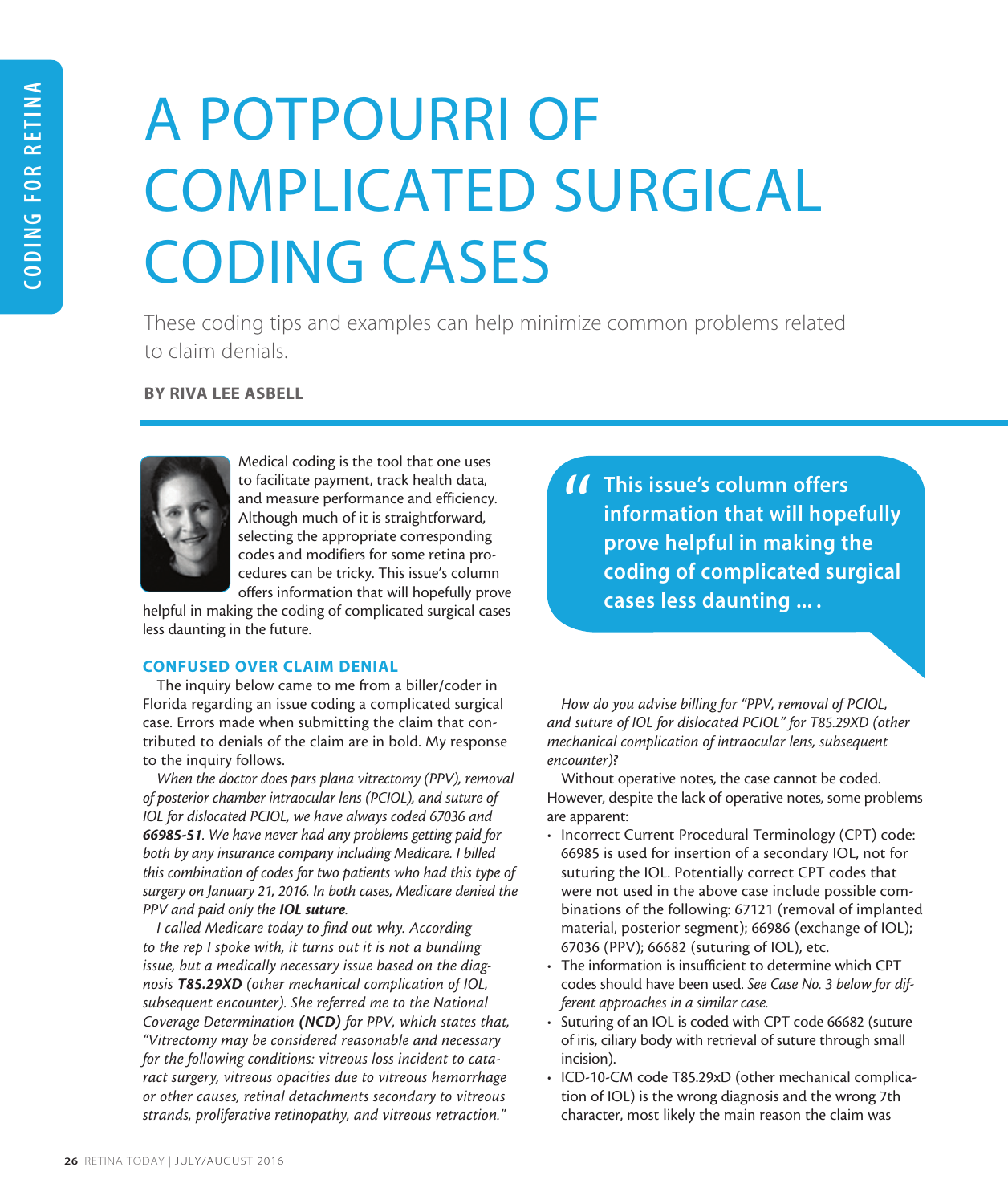denied. The correct code is T85.22xA (displacement/ malposition of IOL), and the correct 7th character is A because the patient is receiving active treatment for the condition.1

• There is an obscure and outdated NCD on vitrectomy (visit bit.ly/asbell0716) that may benefit from attention by the ophthalmology and retina societies. Interestingly, First Coast Service Options, the Medicare Administrative Contractor (MAC) for Florida, does not have a Local Coverage Determination (LCD) for vitrectomy.

#### CASE STUDIES

Clinical information is generally not available to the coder when coding is outsourced, so any assistance provided in the operative note itself can be helpful. This is particularly true for trauma cases (Case No. 1 and Case No. 2 below). Basic material that facilitates accurate coding and optimal payment includes the following:

- Brief history (eg, patient was involved in automobile accident and sustained lacerations of right eye with intraocular foreign body)
- Correct and corresponding diagnosis for each procedure performed
- Whether patient is in global period from another procedure
- Listing of prior procedures if patient is in global period
- Whether concurrent surgery was performed by another surgeon and the ophthalmic subspecialty of that surgeon.

The case studies below were coded using operative notes.

#### CASE NO. 1

## *History*

This patient sustained severe ocular trauma to his right eye while working on machinery, resulting in a corneal laceration with a metallic foreign body. Inspection of the sclera revealed multiple posterior rupture sites. There was a corneoscleral limbal entry site where a large metallic foreign body was situated. The corneoscleral laceration was vertically oriented to the cornea and turned somewhat superonasally on the sclera, extending approximately 2 mm on the sclera and 2 mm to 3 mm on the cornea. The anterior capsule had been compromised, leading to the decision to perform a pars plana lensectomy.

#### *Surgery, First Procedure*

Surgery consisted of an attempted removal of the metallic foreign body with an 18-gauge magnet; however, it ultimately had to be removed using large retinal forceps. Further surgery involved primary open globe repair, PPV, pars plana lensectomy, and anterior chamber washout. Cultures were taken and intravitreal antibiotics injected.

#### *Diagnosis Codes*

- 1. S05.51xA Penetrating wound with foreign body
- 2. H26.101 Traumatic cataract
- 3. S05.31xA Ocular laceration without prolapse or loss of intraocular tissue
- 4. W31.1xxA Contact with metalworking machines

| <b>CASE 1 CPT CODES,</b><br><b>FIRST PROCEDURE</b>                                                                                               | <b>MODIFIERS</b> | <b>ICD-10-CM</b><br><b>CODES</b> |
|--------------------------------------------------------------------------------------------------------------------------------------------------|------------------|----------------------------------|
| 65265: Removal of foreign<br>body, intraocular; from<br>posterior segment,<br>nonmagnetic extraction                                             | $-1$             | 1, 4                             |
| 66850: Removal of lens<br>material; phacofragmentation<br>technique (mechanical or<br>ultrasonic) (eg, phacofragmen-<br>tation), with aspiration | $-51 - LT$       | 2, 4                             |
| 65280: Repair of laceration;<br>cornea and/or sclera, perforat-<br>ing, not involving uveal tissue                                               | $-51 - LT$       | 3, 4                             |

#### *Tips*

- CPT code 67036 (PPV) is bundled in the National Correct Coding Initiative (NCCI) with CPT code 65265 and is therefore not listed.
- Magnetic and nonmagnetic foreign body removal codes are bundled; therefore, the code that represented the final method of extraction was selected.
- Because enough information is present on how the metallic foreign body and laceration occurred, the external cause can be coded. Chapter 20 of ICD-10-CM contains the external codes, and the practice felt it might be desirable to include them in this case. Keep in mind, however, that use of these codes is not mandatory for Medicare.

#### *Surgery, Second Procedure*

A second procedure was necessitated by the presence of hypotony on the postoperative visit. The patient was scheduled for examination under anesthesia, and slow anterior corneal and scleral wound leaks were found, necessitating additional sutures. The previous sclerotomy sites were also sutured, and it was necessary to reinflate the globe with balanced salt solution.

#### *Diagnosis Codes*

- 1. T81.33xA Disruption of traumatic injury wound repair
- 2. H44.431 Hypotony of eye due to other ocular disorders
- 3. Z98.89 Personal history of surgery, not elsewhere classified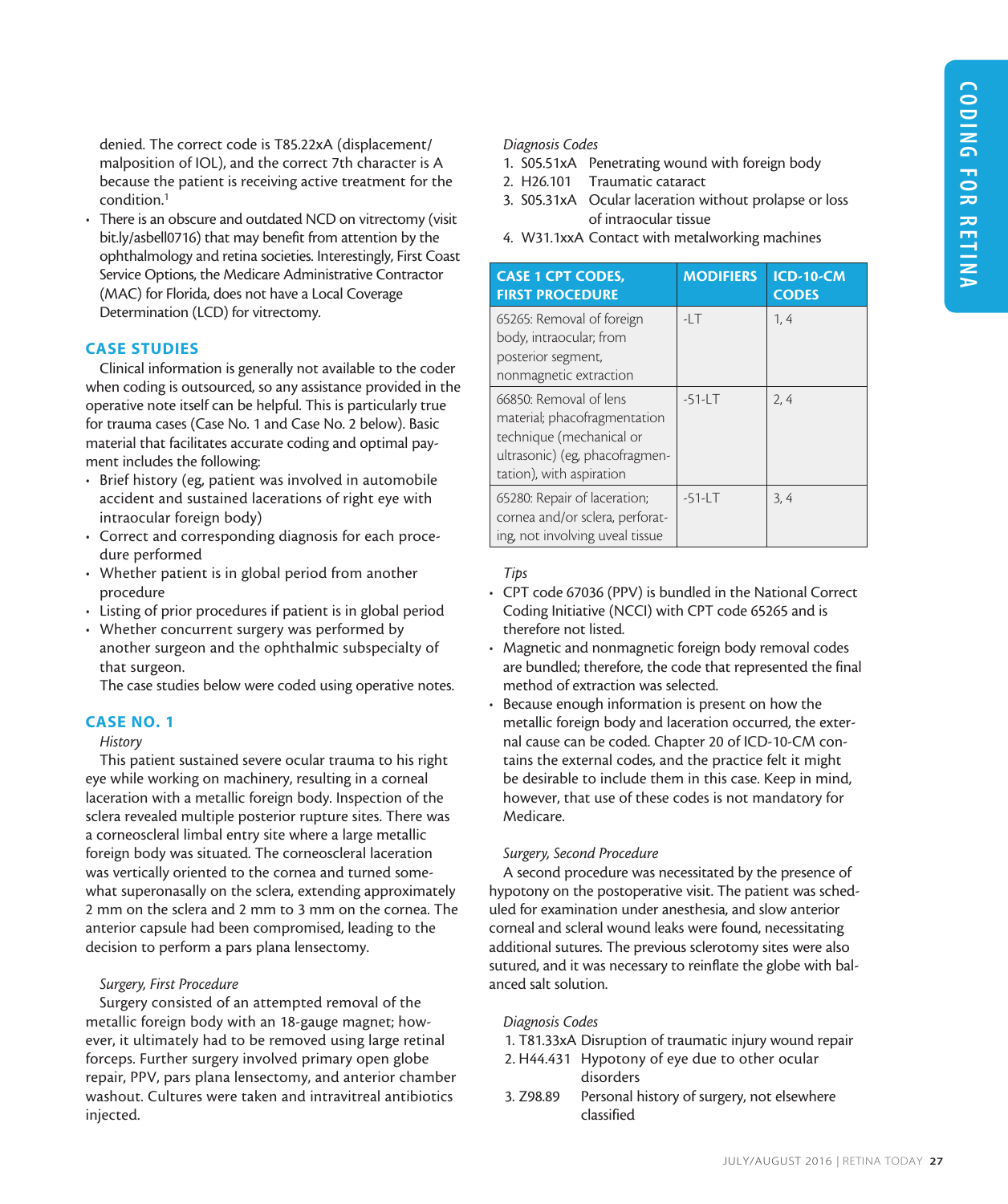| <b>CASE 1 CPT CODES,</b><br><b>SECOND PROCEDURE</b>                                                                | <b>MODIFIERS</b> | <b>ICD-10-CM</b><br><b>CODES</b> |
|--------------------------------------------------------------------------------------------------------------------|------------------|----------------------------------|
| 66250: revision or repair of<br>operative wound of anterior<br>segment, any type, early or<br>late, major or minor | $-78 - RT$       | 1, 2, 3                          |
| 67025: injection of vitreous<br>substitute, pars plana or limbal<br>approach                                       | $-51 - 78 - RT$  | 2, 3                             |

# *Tip:*

• Because the surgery was performed within the global period of a *related* major procedure, modifier 78 must be used in order to be paid for this surgery. The procedures will be paid at 70% of the allowed fee and will be subject to multiple procedure payment rules (100% of the first procedure and 50% of the following four procedures). Generally, try to list only five procedures because there is no written Medicare policy for paying for a claim that lists more than five procedures, and it will not be processed directly but rather will be submitted by Medicare to an expert for individual consideration.

# CASE NO. 2

## *History*

This patient previously had a retinal detachment (RD) repaired using vitrectomy and silicone oil (CPT code 67108). Within the global period, the patient developed proliferative vitreoretinopathy, tractional retinal detachment (TRD), subretinal fibrosis, and epiretinal membrane (ERM). Silicone oil was present in the anterior chamber of the left eye.

## *Surgery*

Surgery in the global period consisted of repair of TRD by PPV with ERM peeling, removal of subretinal bands, use of indocyanine green dye, removal of the internal limiting membrane, and removal of the silicone oil from the anterior chamber with anterior chamber washout.

## *Diagnoses*

- 1. H33.42 Traction detachment of the retina
- 2. H35.372 ERM
- 3. T85.698A Other mechanical complication of other specified internal prosthetic devices, implants and grafts
- 4. Z98.89 Personal history of surgery, not elsewhere classified

| <b>CASE 2 CPT CODES</b>                                                | <b>MODIFIERS</b> | <b>ICD-10-CM</b><br><b>CODES</b> |
|------------------------------------------------------------------------|------------------|----------------------------------|
| 67113: Repair of complex<br>RD with vitrectomy and<br>membrane peeling | $-58 - LT$       | 1, 2, 4                          |
| 65920: Removal of implanted<br>material, anterior segment of<br>eye    | $-51 - 78 - LT$  | 3, 4                             |
| 65800: Paracentesis of anterior<br>chamber of eye                      | $-51 - 78 - LT$  | 3, 4                             |

# *Tips*

- Modifier 58 is used to engender payment in the global period because a greater procedure (67113) is being performed after a lesser procedure (67108).
- The complex repair code mandates use of ERM peeling. Without it, CPT code 67113 cannot be used.
- Increasingly, anterior segment surgery is being performed along with posterior segment surgery. The silicone oil had migrated to the anterior chamber, so 65920 is used rather than CPT code 67121 (removal of implanted material posterior segment). Because the surgery is not only related to the first surgery (the original RD repair) but is also a complication of that first surgery, modifier 78 is used.

# CASE NO. 3

## *History*

This patient had undergone a trabeculectomy in the left eye and presented with a leaking bleb. At this visit, a dislocated IOL was noticed to be posterior to the iris.

## *Surgery*

A first attempt to remove the IOL was made using an anterior approach, but the flap from the trabeculectomy prevented access, and the IOL fell back into the vitreous. It was then decided to use a posterior approach. The leaking bleb was repaired. A PPV was performed, vitreous traction from the IOL was severed, and the IOL was brought into the anterior chamber and removed. A secondary IOL was inserted, and an iridectomy was also performed.

Note: Coding is not always straightforward. Two options for coding this complicated case are offered below.

## *Option 1*

#### *Diagnoses:*

- 1. T85.22xA Displacement (malposition) of IOL
- 2. T85.9xxA Unspecified complication of internal prosthetic device (vitreous strands to IOL) 3. H27.02 Aphakia
- 
- 4. H59.89 Other postprocedural complications and disorder of eye and adnexa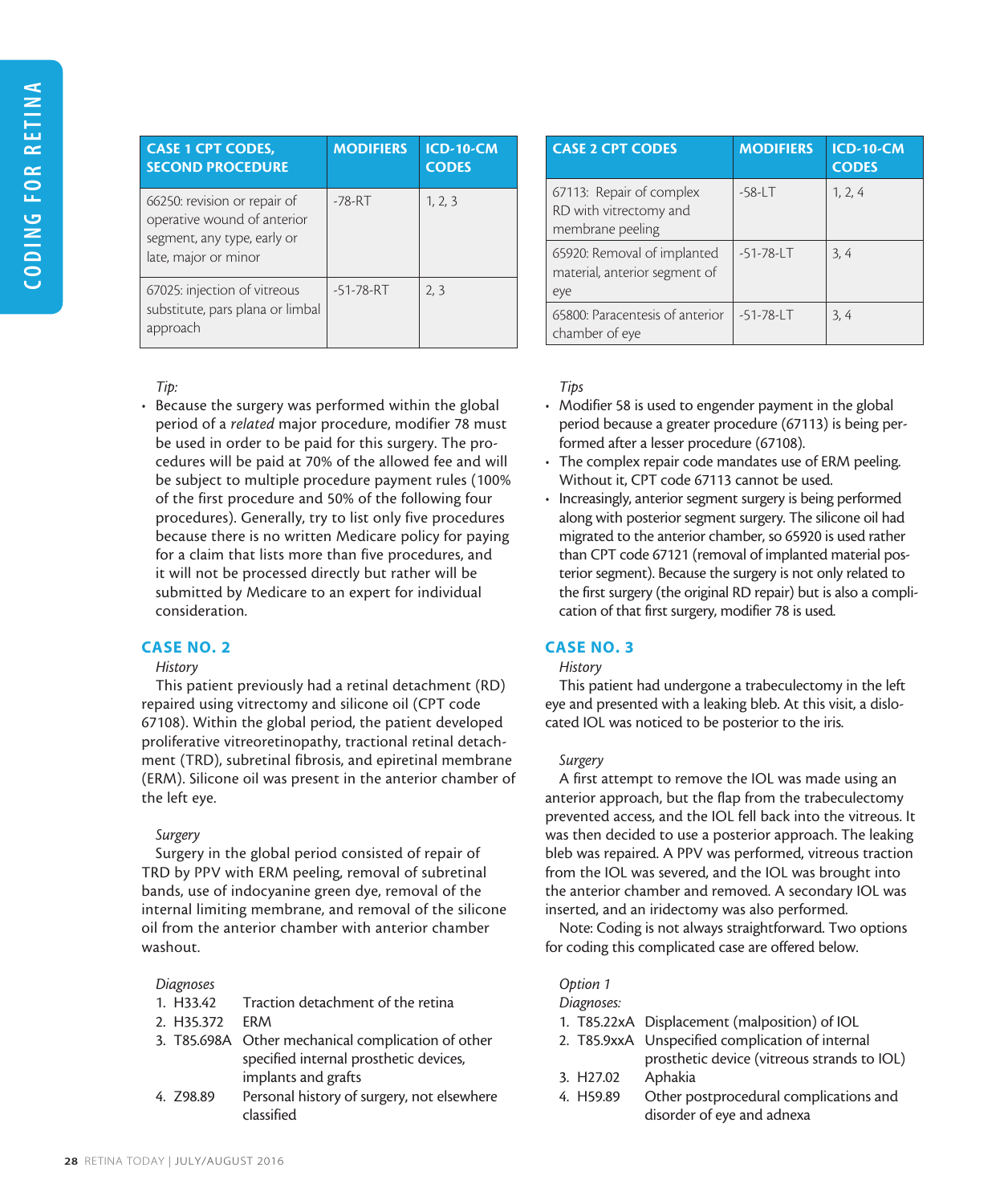- 5. H40.10x0 Primary open-angle glaucoma, stage unspecified
- 6. H44.432 Hypotony
- 7. Z98.83 Filtering (vitreous) bleb after glaucoma surgery
- 8. Z98.89 Personal history of surgery

| <b>CASE 3</b><br><b>OPTION 1</b><br><b>CPT CODES</b>                                                                                     | <b>MODIFIERS</b> | <b>ICD-10-CM</b><br><b>CODES</b> | <b>COMMENTS</b>                                                                                                                           |
|------------------------------------------------------------------------------------------------------------------------------------------|------------------|----------------------------------|-------------------------------------------------------------------------------------------------------------------------------------------|
| 67121: Removal<br>of implanted<br>material,<br>posterior<br>segment                                                                      | $-1.$            | 1, 8                             | CPT code<br>originally<br>developed for<br>removing IOL<br>from posterior<br>segment                                                      |
| 66985: Insertion<br>of secondary IOL                                                                                                     | $-51$ -LT        | 3, 8                             | Note, aphakia<br>diagnosis<br>coordinates<br>with CPT code<br>67121 versus<br>66986 used in<br>Option 2                                   |
| 66250: Revision<br>or repair of<br>operative wound<br>of anterior<br>segment, any<br>type, early or late,<br>major or minor<br>procedure | $-51 - 59 - LT$  | 4, 5, 6, 7, 8                    | Modifier 59 is<br>used to break<br>the NCCI bun-<br>dles for anterior<br>segment pro-<br>cedures vs. pos-<br>terior segment<br>procedures |
| 66625:<br>Iridectomy with<br>corneoscleral or<br>corneal section;<br>peripheral for<br>glaucoma                                          | $-51 - 59 - LT$  | 5                                | See notes<br>above on<br>Modifier 59<br>usage                                                                                             |

# *Option 2*

*Diagnoses:*

1. T85.22xA Displacement (malposition) of IOL 2. T85.9xxA Unspecified complication of internal prosthetic device (vitreous strands to IOL) 3. 59.89 Other postprocedural complications and disorder of eye and adnexa 4. H40.10x0 Primary open-angle glaucoma, stage unspecified 5. H44.432 Hypotony 6. Z98.83 Filtering (vitreous) bleb after glaucoma surgery 7. Z98.89 Personal history of surgery

| <b>CASE 3</b><br><b>OPTION 2</b><br><b>CPT CODES</b>                                                                                                | <b>MODIFIERS</b> | <b>ICD-10-CM</b><br><b>CODES</b> | <b>COMMENTS</b>                                                                                                                                                                                                                                                                                                                                 |
|-----------------------------------------------------------------------------------------------------------------------------------------------------|------------------|----------------------------------|-------------------------------------------------------------------------------------------------------------------------------------------------------------------------------------------------------------------------------------------------------------------------------------------------------------------------------------------------|
| 66986:<br>Exchange of<br> O                                                                                                                         | $-LT$            | 1, 7                             | This code is more<br>commonly used<br>when removal<br>and insertion<br>occur at the<br>same time in the<br>anterior segment                                                                                                                                                                                                                     |
| 67036: PPV                                                                                                                                          | $-51 - LT$       | 3, 8 2, 7                        | None                                                                                                                                                                                                                                                                                                                                            |
| 66250:<br>Revision or<br>repair of<br>operative<br>wound of<br>anterior<br>segment, any<br>type, early or<br>late, major or<br>minor proce-<br>dure | $-51-59-LT$      | 3, 4, 5, 6, 7                    | This code is used<br>for repair of the<br>bleb. It is bundled<br>with 66986. The<br>NCCI thinking is<br>that, just because<br>another incision<br>was made in<br>the same area.<br>it should not be<br>coded separately.<br>However, in this<br>case it was not<br>performed in con-<br>junction with the<br>retinal portion of<br>the surgery. |
| 66625:<br>Iridectomy<br>with corneo-<br>scleral or<br>corneal<br>section;<br>peripheral for<br>glaucoma                                             | $-51-59-LT$      | 4,6                              | Code 66625 is<br>bundled with<br>66250. Again, this is<br>not a normal part<br>of IOL exchange<br>surgery, and it is<br>unbundled because<br>the iridectomy<br>was performed as<br>treatment for active<br>glaucoma                                                                                                                             |

# **SUMMARY**

Generally, the main causes of payment problems include errors in CPT code selection; incorrect application of or lack of modifiers; and improper use of ICD-10-CM diagnosis codes, especially the use of the mandatory 7th character for injury diagnoses and a different set of 7th characters for glaucoma staging codes. Some helpful takeaway points are listed on the next page.